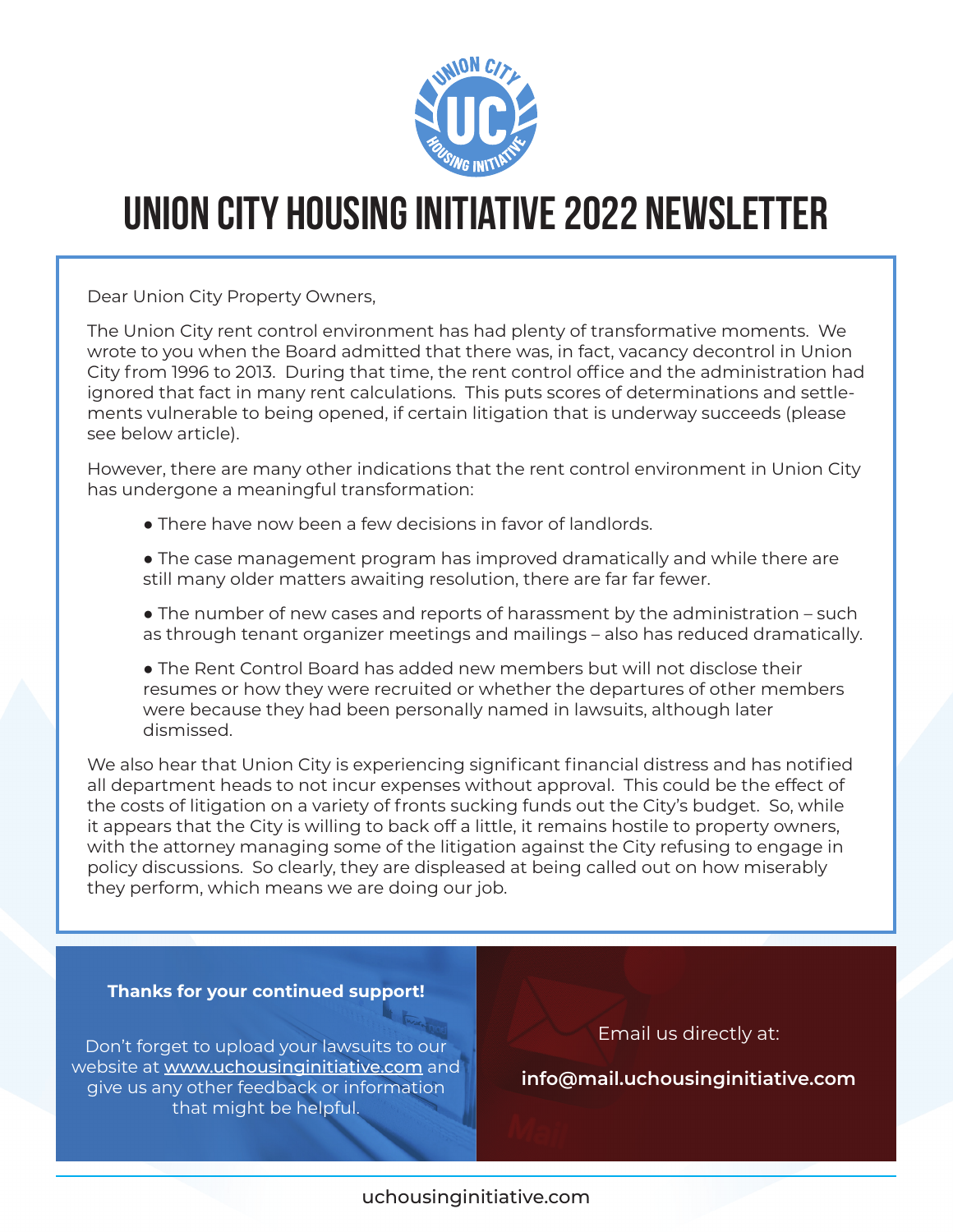

# **LAWSUITS MOUNT AGAINST UNION CITY'S ADMINISTRATION OF RENT CONTROL ORDINANCE**

**UNION CITY, N.J., APRIL, 2022** – Union City is being sued by multi-family property owners in rent-control related cases before State or Federal Court that allege violations of due process, illegal takings under the 14th Amendment, violation of the Constitutional property rights, and to find the rent control ordinance unconstitutional as applied.

We've been pointing out that Union City's Rent Control regime has been broken for years. Lawsuits brought against the City include an extensive number of City defendants including the Mayor, members of his administration and rent control board members, some of who subsequently resigned from the board. Since we launched our lawsuit updating tool, a variety of property owners have informed us of six different cases both in state and federal courts. Coupled with an unknown number of appeals currently in front of the Rent Leveling Board, these cases will resolve the legality of functions of the Rent Control Office and the Board. Already we see that the Rent Levelling Board is taking a fairer and more equitable approach to determinations, for example, admitting that the City had vacancy decontrol from 1996 to 2013, but, among other shortcomings, there is still no standard for calculating legal rents under the ordinance.

Property owners typically spend about \$50,000 for each appeal – far more than they can derive in benefits even if they win their cases. Because of that diseconomy, property owners typically do not pursue legal action even when the evidence is in their favor, instead agreeing to settlements or accept the Rent Control Board's decision or determine to sell their buildings.

The economics of it just don't work out. But now the losses for the property owners are so massive, that in the long run, they view pursuing litigation as an investment in their futures. In particular in Federal Court, the opportunity to strike down the administration of the ordinance as unconstitutional and winning damages has become a matter of survival.

## **Watch the Video on Our Website: Rent Control in Union City – a Broken System:**



# **www.uchousinginitiative.com**

uchousinginitiative.com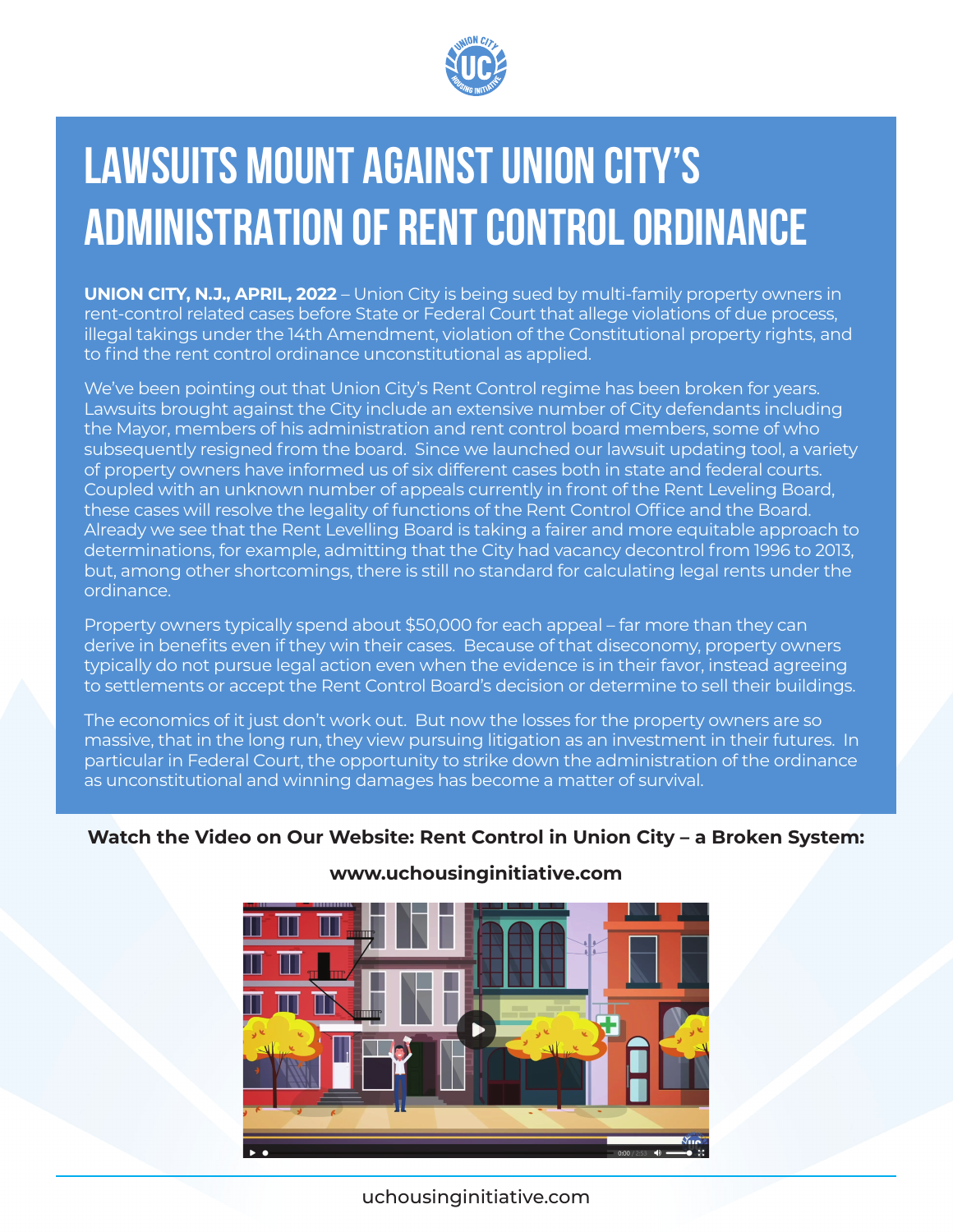

# **TOP 12 UNION CITY RENT CONTROL MOMENTS REVEALING ADMINISTRATION'S INABILITY TO APPLY THE LAW AS WRITTEN**

#### *Background:*

*For the past 2 years, UCHI has been attending Rent Control Board meetings in Union City in order to support property rights.* 

*Without question, the most dysfunctional and dishonest rent control regime in New Jersey, and therefore, the entire country, is operating in Union City. Unscrupulous practices: The Rent Control Board lacks members who understand the Union City Rent Control Ordinance or even basic constitutional laws which dictate equal protection to all parties; and the Rent Control Office's attorney is consistently admonished by opposing counsel for advocating the tenant interests and guiding decisions when he is supposed to be an impartial hearing officer. This is a fundamental flaw in the system in Union City that has existed for many years.* 

#### *Here are 13 moments that reflect just how depraved and cynical the environment has become:*

**December 2019.** Despite a newspaper article with a photograph, a building burnt down to the studs was found to have not proved it required major renovation by the rent control Board. The Board further refused to accept original registration statements showing vacancies in the unit. The Board only granted the property owner rental increase relief when the property owner presented evidence of leases from more than twenty years ago. While this decision benefited this property owner (who owned the building for more than twenty years), it effectively created new evidential proofs required to establish turnovers in a property not found in the rent control ordinance.

**April 2020.** Facing a lawsuit on the constitutionality of its eviction moratorium, Union City repeals the law. This capitulation was the beginning of the tide turning for property owners in Union City and is based on the simple principal that you have to punch a bully in the nose.

**August 2020.** Union City Housing Initiative submits an OPRA request asking how many unfulfilled Open Public Records Act requests, how many open construction permits and how many open rent control rent calculation matters were in Union City. Most important, we asked how many rent calculation matters had come before the board in the last 60 months and how many were decided for the property owner. To that point, we had never seen one finding for the property owner. Union City denied the OPRA request on the grounds that it was not specific to documents they could provide. But, property owners started to get findings in their favor.

**September 2020.** Mayor Stack directs that certified mail be used for hearing notifications. Previously, the Rent Control Office claimed it used regular mail, but frequently property owners would not receive notices and be found against in rent calculation cases never having known there was a case.